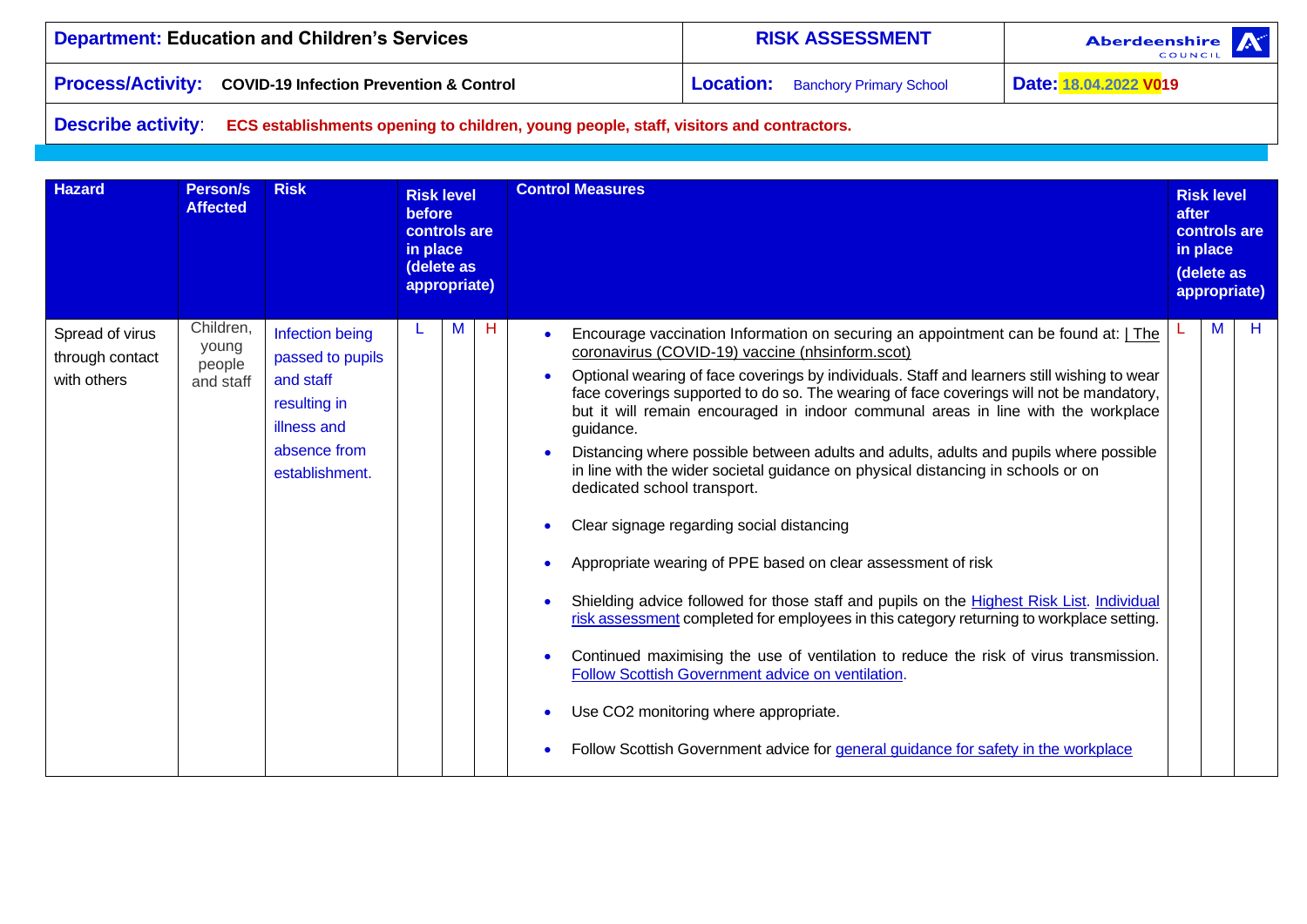|                                                                 |                                           |                                                                                                                   |   |   |             | School day visits and residential stays are permitted in keeping with quidance<br>on school visits and trips: Coronavirus (COVID-19): school visits and trips -<br>gov.scot (www.gov.scot)<br>Promote the <b>Distance Aware Scheme</b> .                                                                                                                                                                                                                                                                                                                                                                                                                                                                                                                                                                                                                                                                                                                                                                                                                                                                                                                                                                                                                                               |   |   |
|-----------------------------------------------------------------|-------------------------------------------|-------------------------------------------------------------------------------------------------------------------|---|---|-------------|----------------------------------------------------------------------------------------------------------------------------------------------------------------------------------------------------------------------------------------------------------------------------------------------------------------------------------------------------------------------------------------------------------------------------------------------------------------------------------------------------------------------------------------------------------------------------------------------------------------------------------------------------------------------------------------------------------------------------------------------------------------------------------------------------------------------------------------------------------------------------------------------------------------------------------------------------------------------------------------------------------------------------------------------------------------------------------------------------------------------------------------------------------------------------------------------------------------------------------------------------------------------------------------|---|---|
| People<br>Symptomatic<br><b>Attending ECS</b><br>Establishments | Children,<br>young<br>people<br>and staff | Spread of<br>infection                                                                                            |   | M | $H_{\odot}$ | Children, young people and staff must stay at home and self-isolate if they:<br>• have symptoms of COVID-19, whether they feel unwell or not<br>• have tested positive, even if asymptomatic<br>• are required to self-isolate for any other reason in line with the requirements set out<br>on NHS Inform<br>• are identified as a close contact and are over 18 years and 4 months and not fully<br>vaccinated<br>Clear repeat messaging of advice to parents / carers<br>• Promote social distancing where possible between staff and staff, staff and pupils,<br>staff and parents / carers / visitors.<br>Follow current testing advice from Scottish Government.<br>• Public health advice on testing, self-isolation and managing confirmed cases of<br>COVID-19 followed as per the relevant Scottish Government guidance and Test and<br>Protect   NHS inform.<br>• Follow Testing Transition Plan (ceasing on regular testing for asymptomatic people)                                                                                                                                                                                                                                                                                                                       | M | н |
| Spread of<br>infection from<br>symptomatic<br>individual        | Children,<br>young<br>people<br>and staff | Infection being<br>passed to pupils<br>and staff<br>resulting in<br>illness and<br>absence from<br>establishment. | L | M | H           | Follow Test and Protect guidance<br>Symptomatic student / Staff member sent to the designated isolation room/space, using<br>face covering provided until collected or staff member returns home<br>Make parent//carer or staff should be made aware of the Test and Protect process, and<br>the school consult with local HPT.<br>First Aider contacted with COVID related symptom advice, puts on relevant PPE -<br>supervises ill user until collection (supervised outside the room).<br>Cleaning Services notified for designated isolation room/space and any toilets used<br>deep clean following covid-19-decontamination-in-non-healthcare-settings.<br>With the group/class<br>$\bullet$<br>1. Where student/staff has been identified displaying COVID related symptoms, lesson<br>proceeds in situ for the remainder of that period or the class decanted to another area (local<br>decision from dynamic risk assessment undertaken).<br>2. When decanting add sign to the outside of the door putting the room out of use for that day<br>and a sign on the relevant workstation.<br>3. Staff member notifies line manager and Cleaning Services to enable deep cleaning to take<br>place.<br>4. Alternative locations are found for classes due to be in that room/area | M | H |